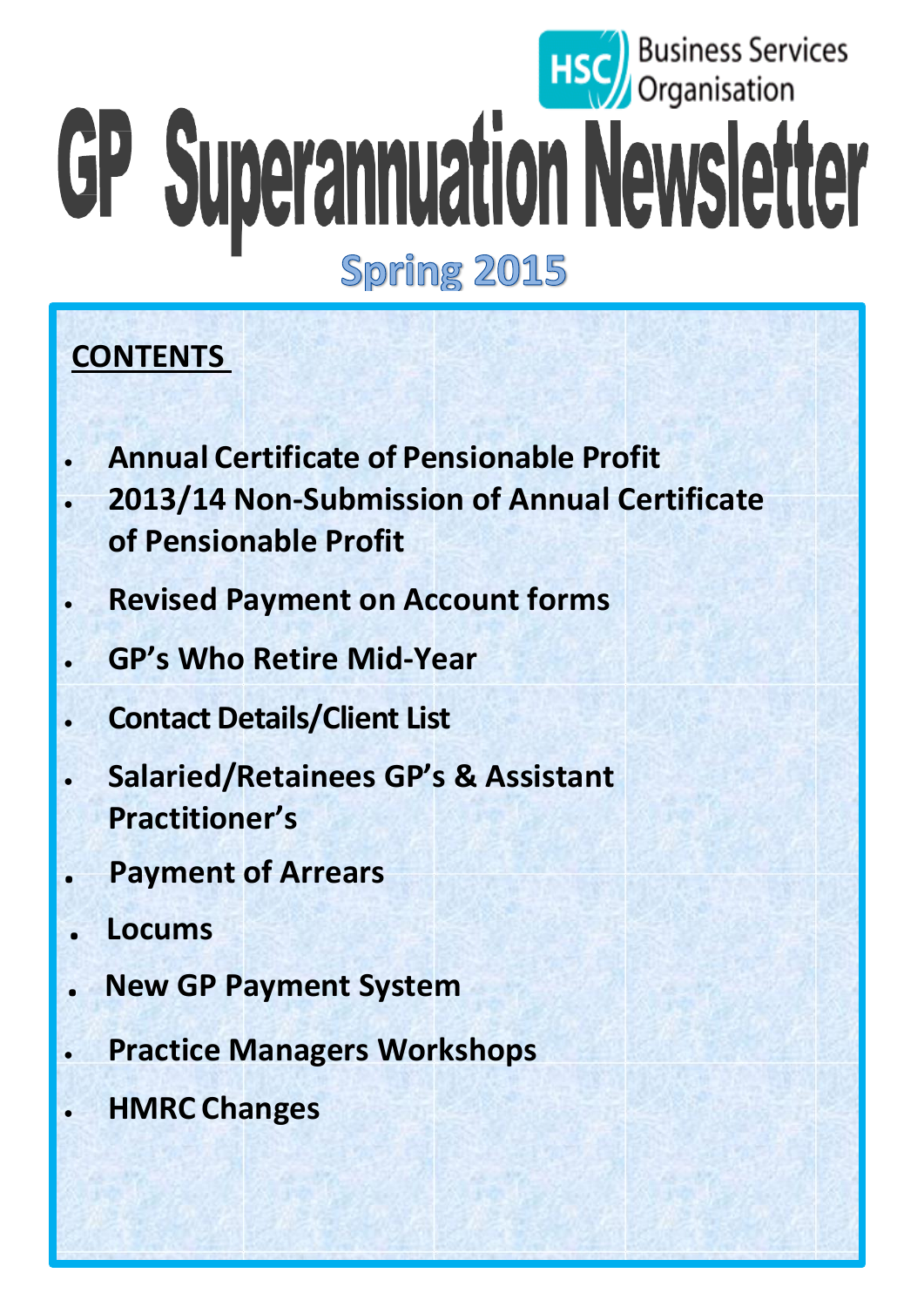#### **Annual Certificate of Pensionable Profit**

We have now reached the deadline for submission of 2013/14 Annual Certificates of Pensionable Profit. Thank you, to all who have already submitted the certificates. Please continue to send these directly to us for processing so that we can have the statements signed off and agreed so that the GPs records can be updated accordingly.

You can send your certificates to: [Geraldine.mccormick@hscni.net](mailto:Geraldine.mccormick@hscni.net) [Adrian.mcgrory@hscni.net](mailto:Adrian.mcgrory@hscni.net) [Stacey.curry2@hscni.net](mailto:Stacey.curry2@hscni.net) [GPcertificates@hscni.net](mailto:GPcertificates@hscni.net)

Please see below the relevant Scheme Regulations governing the non-return of annual certificates.

*(2) In respect of each scheme year, a principal medical practitioner and a non-GP provider shall provide each relevant host Health and Social Services Board with a certificate of their superannuable earnings based on—*

*(a) the accounts drawn up in accordance with generally accepted accounting practice by the practice of which the member is a member; and*

*(b) the return that member has made to Her Majesty's Revenue and Customs in respect of their earnings for that year, no later than 1 month after the date on which that return was required to be submitted to Her Majesty's Revenue and Customs.*

**Under the scheme regulations, a GP who fails to submit all relevant documentation will have their pensionable profit for that year deemed to be zero. This will have a major effect on a member's pension and/or survivors benefits.**

## **2012/13 Non — Submission of Annual Certificate of Pensionable Profit**

**There are still a few Practices that have not submitted Annual Certificates for 2012/13 or the signed Annual Statement. We will be in touch directly with the accountants acting on your behalf to ensure that these reach us without any further delays. These forms are now considerably outside the timeframe set for receipt. As a result, the GPs pension records have been updated and recorded as zero for the year.**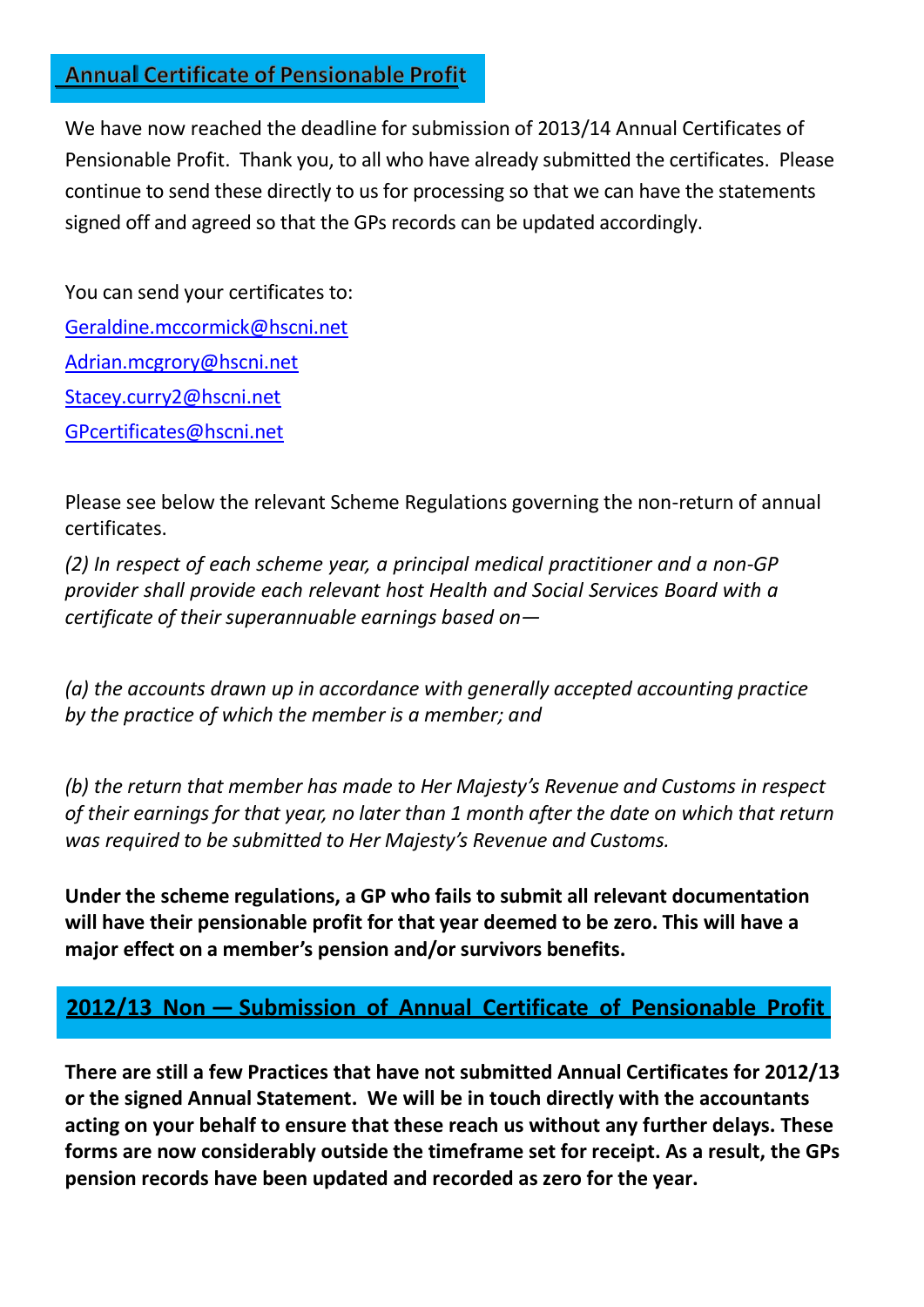#### **Revising Payment on Account forms**

The form; "Calculation of Estimated Monthly Practice Superannuation Payment on Account 2015-16" declaring the estimated pensionable income for year 2015-16, can be found by clicking on the link below or alternatively on the HSC Pension Scheme website under the heading GP Forms. If a new GP joins, or a current partner leaves the practice, or you think you have under/overestimated the GP's potential earnings, the Payment on Account can be revised during the year to take into account any changes.

#### *Please note the changes to bandings for the contribution tiers. Employers Contribution Rate for 2015/16 is now 16.3%.*

<http://www.hscpensions.hscni.net/employers/practitioners/>

#### **GP 's Who Retire Mid -Year**

If a GP takes 24 hour retirement and returns to work as a partner in a practice, HSC Pension Service requires two Annual Certificates of Pensionable Profit, one to cover the period up to the date of retirement and another covering the full year. The second certificate is required for the calculation of seniority. **Failure to supply both certificates** will result in seniority payments being stopped from the date of retirement.

## **Contact Details/Client List**

Can we ask that you check your HSC Pension contact details and inform us of any changes to ensure we are communicating with the correct end users?

We have found it much more productive to deal directly with accountants in relation to GP superannuation issues and therefore request that all accountants ensure that we hold a comprehensive list of your GP clients.

Any changes/update should be sent to [Geraldine.McCormick@hscni.net](mailto:Geraldine.McCormick@hscni.net) or [Adrian.McGrory@hscni.net](mailto:Adrian.McGrory@hscni.net) or [Stacey.curry2@hscni.net](mailto:Stacey.curry2@hscni.net) or [GPCertificates@hscni.net](mailto:GPCertificates@hscni.net)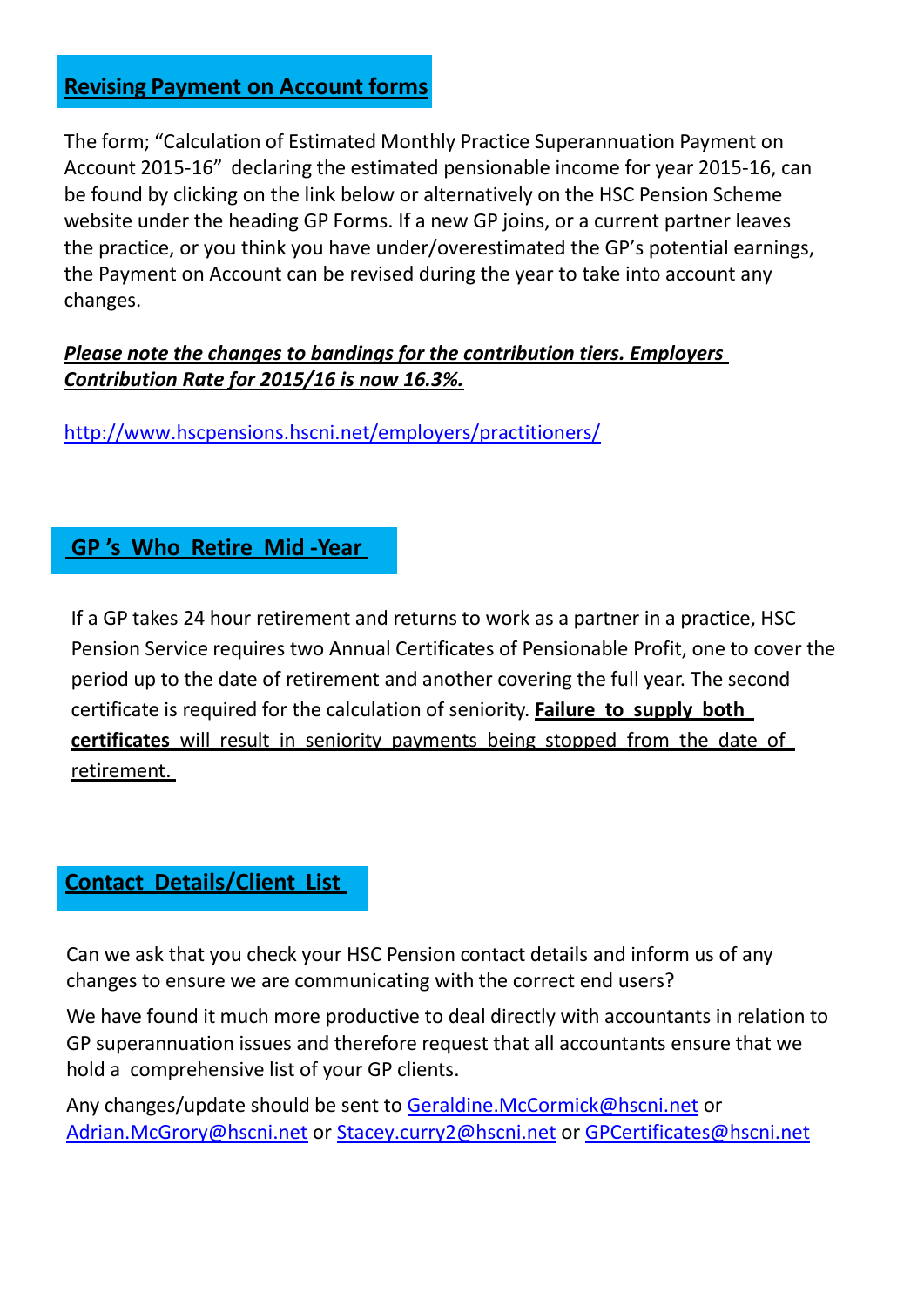#### **Salaried/Retainees GPs & Assistant Practitioners**

Each Practice that employs a Salaried/Retainee GP or Assistant Practitioner must complete an SR1 form and return to HSC Pension Service directly, or via email [to any of](mailto:Adrian.mcgrory@hscni.net)  [the team](mailto:Adrian.mcgrory@hscni.net) on a yearly basis or when a salaried GP joins the practice.

The purpose of this form is to estimate the earnings for each Salaried/Retainee GP or Assistant Practitioner in order to determine the level of contributions due monthly.

The SR2 form which requests the actual salary earned for each Salaried/Retainee GP or Assistant Practitioner in the year 2014/15 is available on our website and should be submitted at the end of March 2015, so that we can finalise the pensionable earnings figures for the GP.

The purpose of the SR2 is to ensure that the correct contributions have been made, any underpayment/overpayment will be adjusted and the member's record will be updated accordingly with the remuneration listed on the form.

The SR1 for year 2015/16 is now available on our website and should be submitted no later than 31<sup>st</sup> March 2015.

#### **Payment of Arrears**

Any GP's who are considering paying arrears of contributions by cheque, should ensure the cheque is made payable to **BSO,** and sent with a covering letter outlining the relevant period of arrears i.e. Arrears of contributions for year 2013/14 to:

GP Payment Section HSC Pension Service Waterside House 75 Duke Street **DERRY** BT47 6FP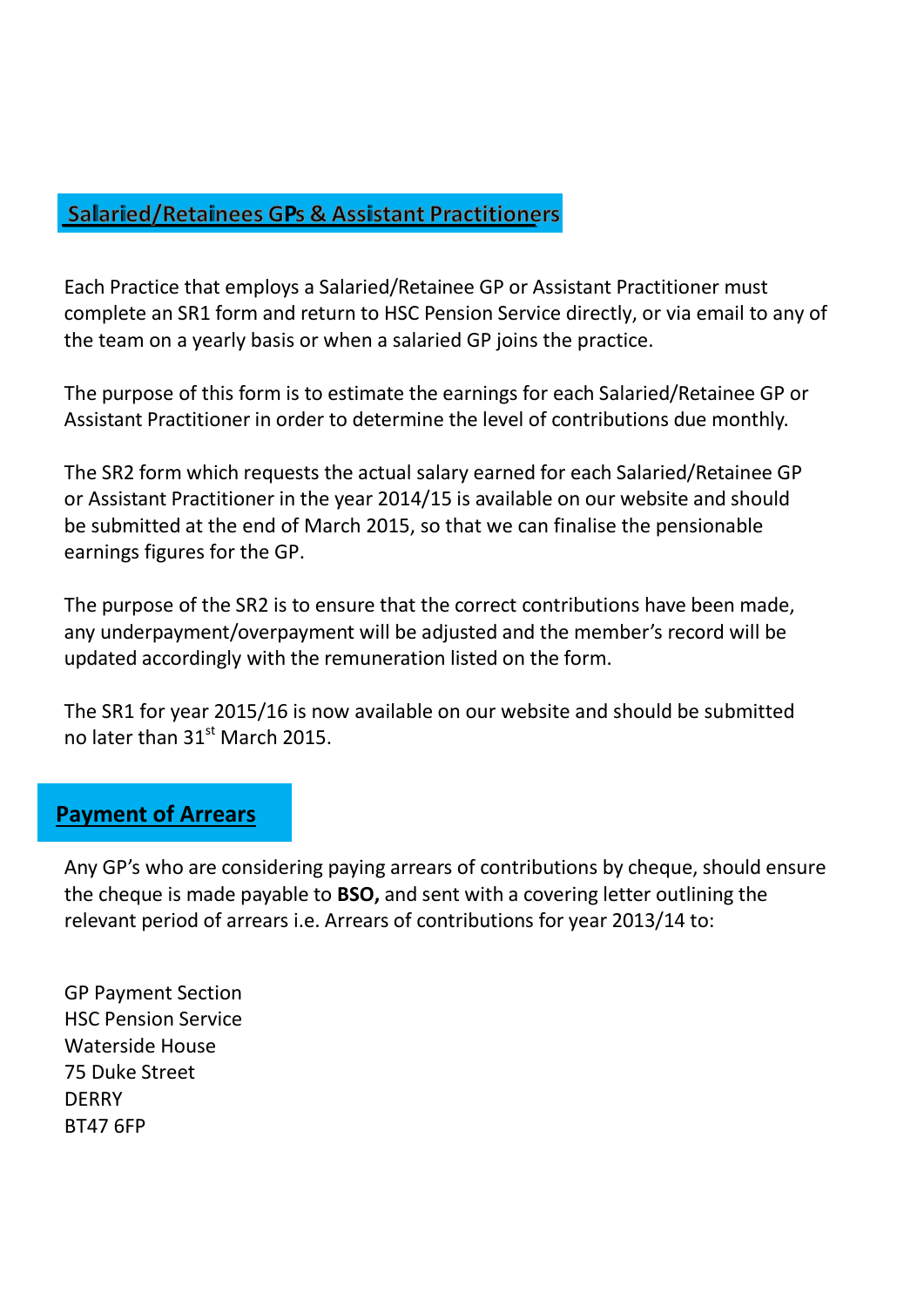## **LOCUMS**

A reminder to GP Practices. You should know at the outset when you are filling a vacancy, what capacity that vacancy is for, i.e - if it is to cover a short term gap or ad hoc work or the vacancy is for less than 6 months then you should treat this as Locum work. Practices have a responsibility to ensure that public funds are appropriately administered and as such, should determine at the outset if it is a Locum or Assistant Practitioner. If Locum work does extend beyond the 6 months then the Practice should change the status from Locum and send through a revised SR1 to cover any period beyond the 6 months. We will continue to work with our colleagues in Ballymena to identify any Locums working in Locum capacity beyond the 6 months.

# **New GP Payment System**

You will be aware that a new GP Payment system will be introduced this year to cover all areas of Practice Management and Administration. Development of the system is now complete and we have almost completed testing in all areas of our work together with our colleagues in GP Payments in Ballymena. The new system will mean that we will be moving from paper based administration to electronic input. Further communications detailing timelines, Practice and User IDs will be rolled out in due course.

## **Practice Managers Workshops**

In 2014 HSC Pension Service has implemented a number of Pensions Workshops to help GP Practice Managers understand the relevant forms, paperwork etc. that needs to be completed for pensions administration with some very positive feedback from the participants.

We would encourage Practice Managers who have not yet attended, to liaise with their Local Integrated Care Teams within HSCB so that we can accommodate your requests for further workshops.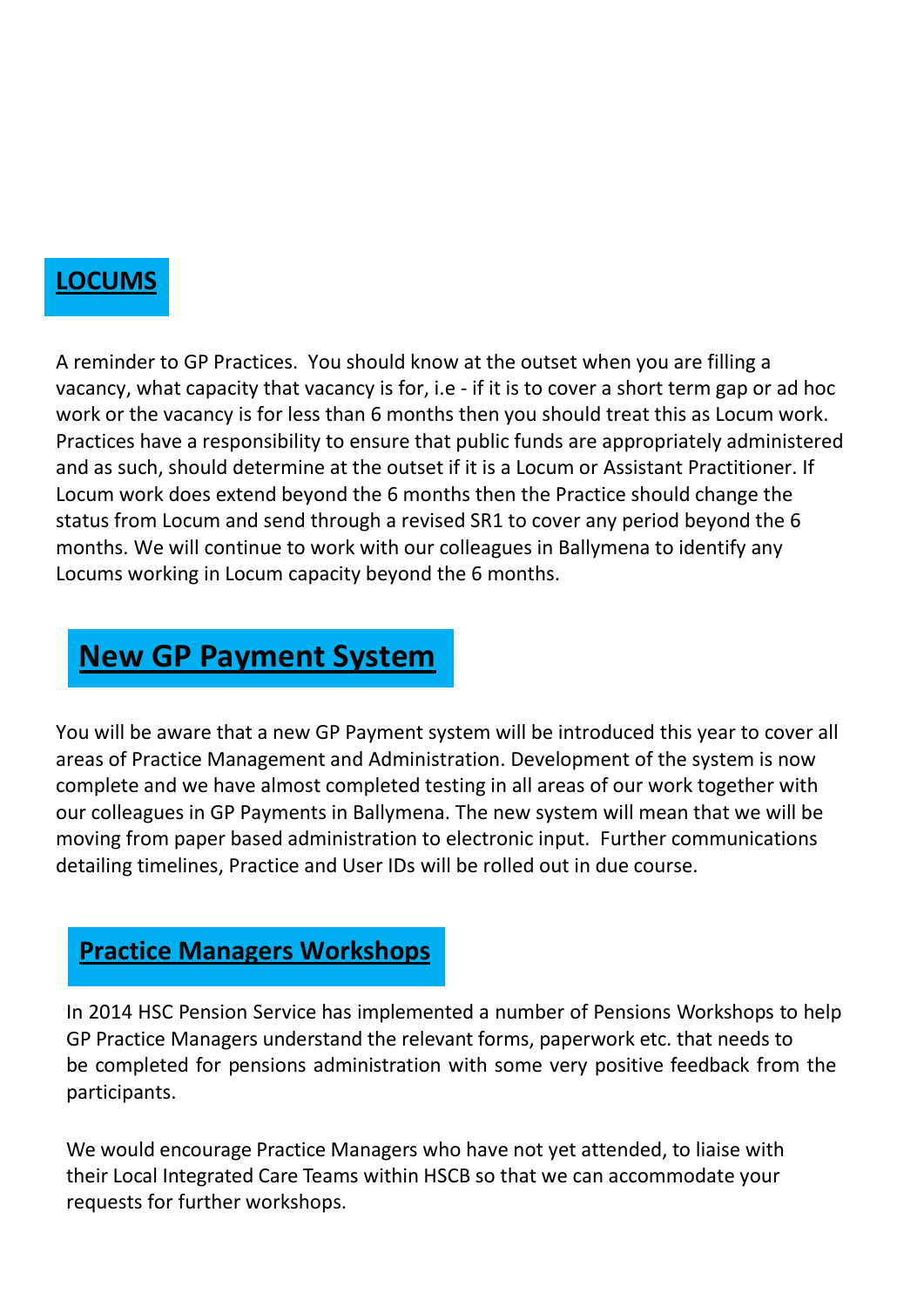

#### **The standard Lifetime Allowance (LTA) has reduced to £1.25m from 6 April 2014**

This is a reminder that the standard LTA has reduced from £1.5m to £1.25m from 6 April 2014.

This means a standard LTA of £1.25m will apply to members who become entitled to receive (crystallise) their HSC benefits when they:

- retire on or after 6 April 2014 and the date their benefits are authorized is before this date.
- retire before 6 April 2014 and the date their benefits are authorized is on or after 6 April 2014.

For all scheme members the percentage of LTA used will be based on £1.25m unless they hold fixed protection. In addition, for higher earning scheme members any LTA charge that may apply to their HSC benefits will also be based on the reduced LTA unless they hold a valid protection certificate from HMRC. Any delay in claiming benefits may therefore result in:

- a bigger percentage of the LTA being used up  $-$  LTA charges may then apply if there is a later benefit crystallization because there is insufficient LTA remaining
- high earning scheme members may become subject to LTA charges or see those charges increase.

It is important to note that HSC Pension Service has no discretion on the date HSC benefits crystallize and the calculation of the LTA used.

Any revision to benefits (substitute awards) that is authorized on or after 6 April 2014 will be a separate crystallization of benefits and based on the lower standard LTA of £1.25m.